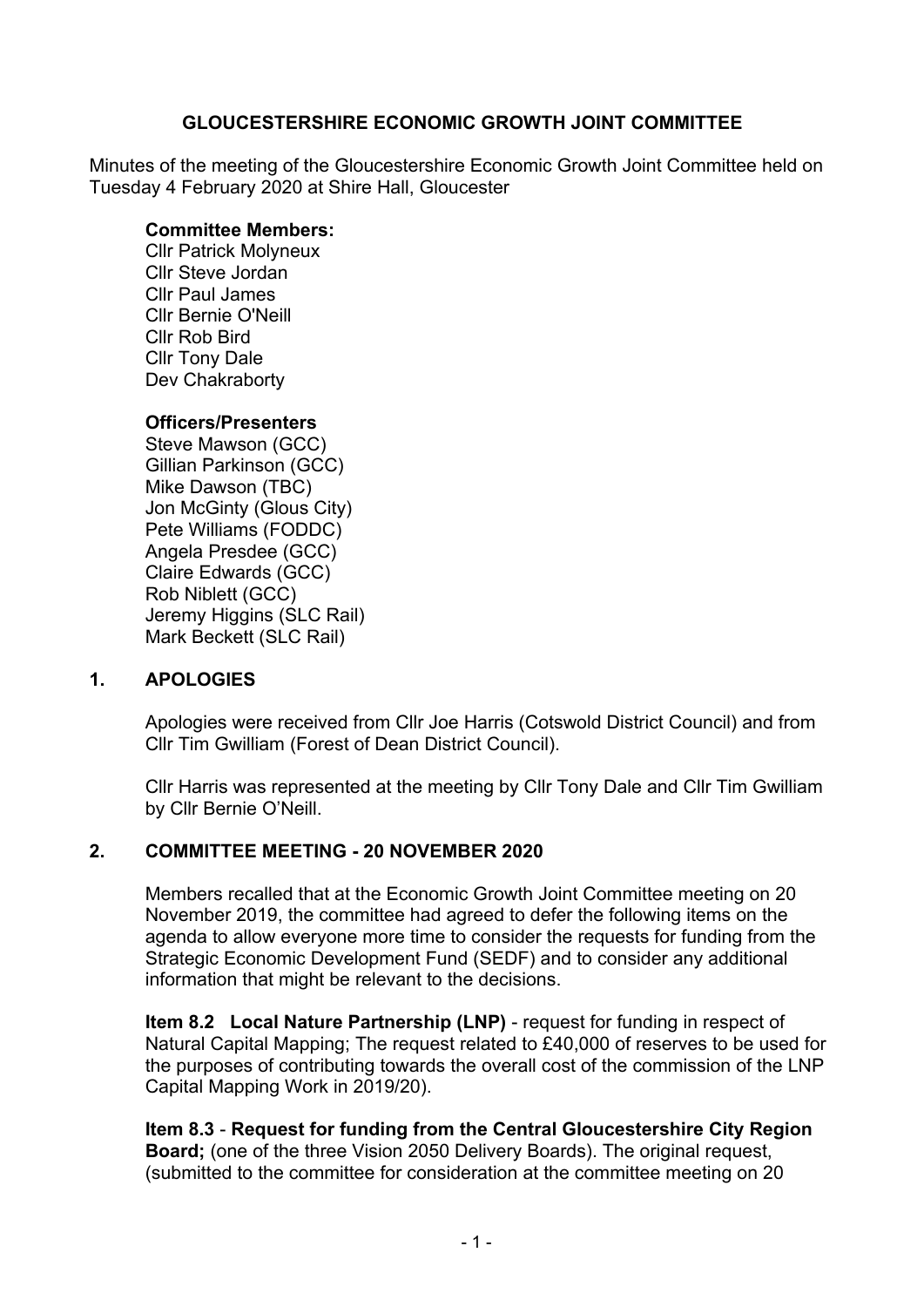November 2019), represented a request for £500,000 of reserves to be used to support the commissioning of work by the newly established Central Gloucestershire City Region Board in 2019/2020.

## **Item 9 - GFirst LEP Update**

Having deferred this item at the committee meeting on 20 November 2019, the committee was asked to consider the update report published with the agenda for the November meeting, (published at item 9 of the agenda),detailing activities relating to the GFirst Local Enterprise Partnership, and to submit any questions on issues that might require more information. No questions were submitted. At the committee meeting on 4 February 2020, members were advised that an update on matters arising since the meeting on 20 November 2019 would be considered at agenda item 6 of the meeting.

**Item 11 – Future Meetings** (including consideration of the Committee Forward Plan and suggestions to facilitate the process of district representatives providing updates on the progress of growth projects within their areas).

Members noted the outcomes of the following decisions, (resolved at the committee meeting on 20 November 2019), and agreed to receive an update on the allocation of reserves allocated for the commissioning of the Gloucestershire Rail Strategy.

## **Decision 8.1 Rail Investment Strategy**

At the committee meeting on 20 November 2019, the committee ratified an inprinciple decision agreed by the committee on 4 September 2019, confirming the allocation of £70,000 of reserves to be used for the purposes of contributing to the overall cost of the commission of the Rail Investment Strategy (RIS) for Gloucestershire. It was agreed that the funding would be allocated in two tranches; £40k in 2019/20 and £30k in 2020/21. At the committee meeting on 4 February 2020, members were advised that an update on progress following the award of funding (2019/20) would be considered at agenda item 7 of the meeting.

**Decision 8.4 - Request for funding from Cheltenham Borough Council in respect of the Cyber Central Project** At the committee meeting on 20 November 2019, the committee agreed the award of **£**200,000 reserves as match funding for the development of an economic evidence base and prospectus for Gloucestershire and to assist in developing the growth potential of the County

**Decision – GFirst LEP Funding** At the committee meeting on 20 November 2019, the committee also agreed an 'in principle' decision for the award of £250,000 core (match) funding, awarded to GFirst LEP for the period 2020/21.

Mike Dawson, Chairman of the Senior Officer Group, (established to support the economic growth of Gloucestershire), confirmed that the Senior Officer Group had met on 19 December 2019 to consider the decisions made at the Economic Growth Joint Committee meeting on 20 November 2019 and to further consider the proposals/requests for funding for consideration at this meeting.

#### **3. MINUTES**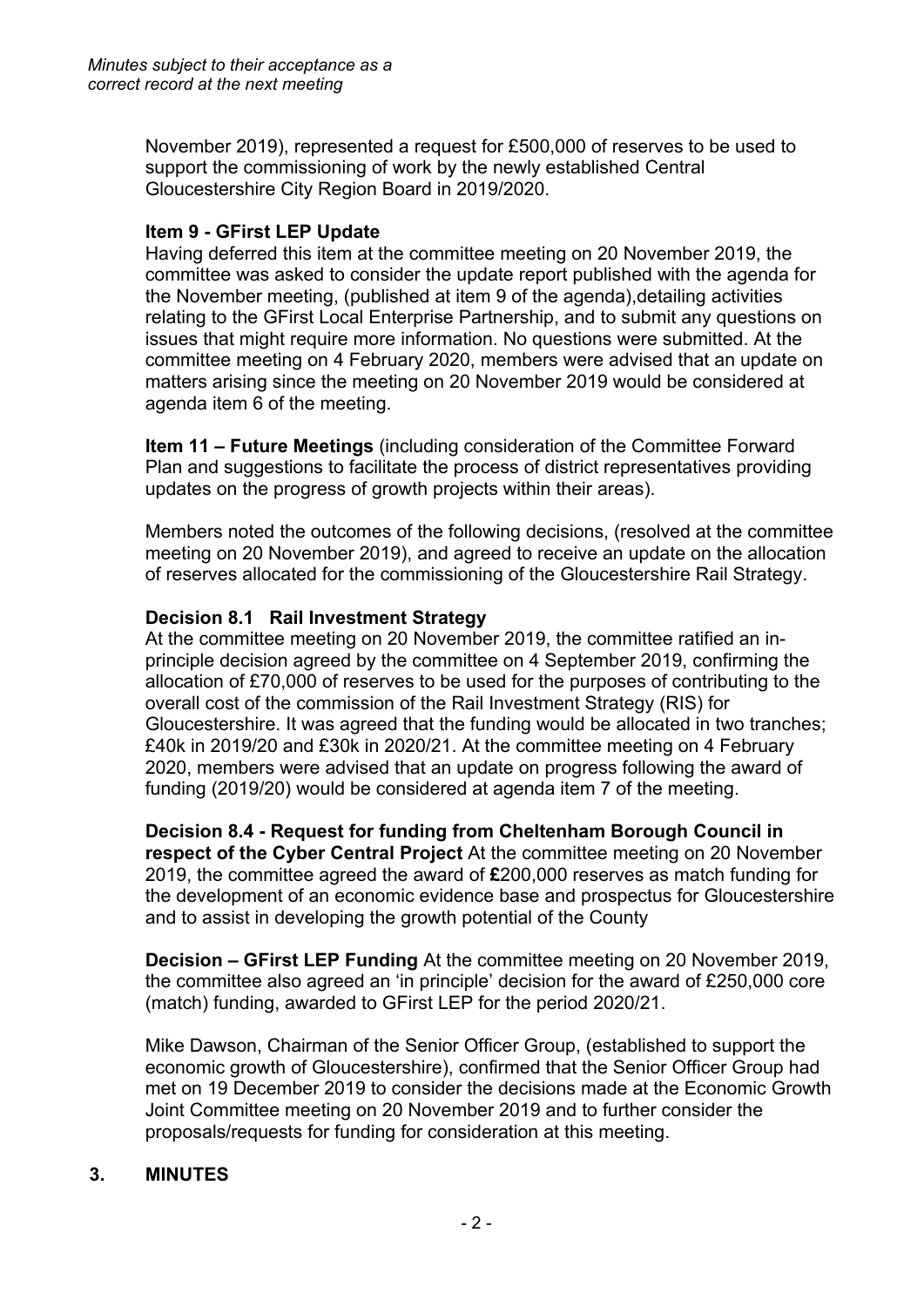The minutes of the meeting held on 20 November 2019 were agreed and signed as a correct record of that meeting.

## **4. DECLARATIONS OF INTEREST**

Cllr Steve Jordan, (representing Cheltenham Borough Council), declared a nonpecuniary interest in item 5 c) of the agenda, ratification of an in-principle decision made at the committee meeting on 20 November 2019, agreeing to match fund any funding awarded to the GFirst LEP by Central Government. Cllr Jordan made the declaration as a board member of the GFirst LEP Board.

## **5. BUSINESS RATE POOL FUNDING**

## **a) Business Rate Pool Update**

Andrew Cummings, Section 151 Officer at Stroud District Council, gave a brief update on the position of the Strategic Economic Development Fund for the period since last reported to the committee on 20 November 2019.

Based upon the current position, it was anticipated the pool would reach £4 million at the end of the 2020. This figure would continue to be monitored throughout the remainder of the 2019/20 financial year, with a final figure reported after district year end audit procedures were completed. A full update to be provided at the committee meeting on 18 March 2020.

#### **Application and Assessment Protocol**

An overview of the funding bid application and assessment process was provided. It was noted that, in November 2018, the Joint Committee had approved the eligibility criteria and project approval process for the assessment of any future funding bids for consideration of an award from the Strategic Economic Development Fund (SEDF). The process is outlined below and in the attached criteria flowchart.

#### **Eligibility Criteria for SEDF Applications:**

- i. Potential project/request funding requests need to have a significant strategic economic growth focus and clearly demonstrate the economic benefits and contribution it is likely to make in supporting delivery of growth of the local economy and communities in Gloucestershire;
- ii. SEDF is revenue funding (available to support a range of initiatives and projects);
- iii. Access to the fund is for principle stakeholders only. Local Authorities and Local Economic Partnership and any project or funding requests will need to have a clearly identified sponsoring lead organisation or contact; and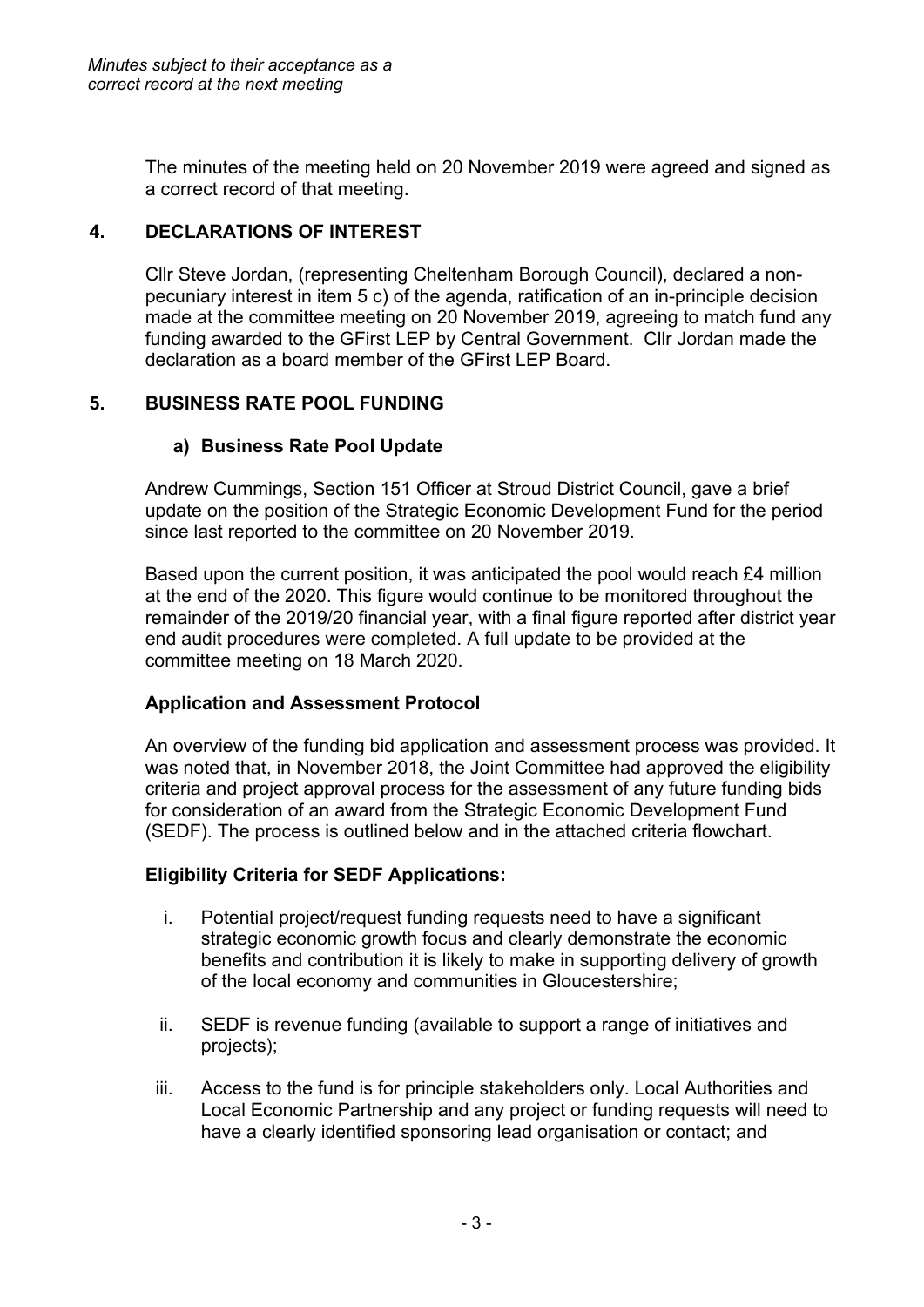iv. Any initial ideas/proposals need to complete a written Expression of Interest template, to be submitted for consideration to the GEGJC Senior Officers Support Group, at a relevant meeting. (This process mirrors the same approach adopted for consideration of new projects for the GEGJC sponsored Gloucestershire Capital Investment Pipeline (CIP).

#### **Assessment Process:**

- i. The Gloucestershire Economic Growth Senior Officer Support Group to consider and assess formal written Expressions of Interest for SEDF funding against the eligibility criteria by completing an assessment template at one of its bi-monthly meetings;
- ii. Officers from the Senior Officer Support Group will advise the Joint Committee on the conclusions of their assessment and make a recommendation of approval or not. Where appropriate, officers will also make comments on the validity and priority of the bid against other potential commitments. In the case where officers may be advising the committee not to recommend approval of funding, they will provide an appropriate explanation as to the reasons why.
- iii. Any project requests considered appropriate and supported by the GEGJC Senior Officer Support Group will be incorporated into the Joint Committee agenda papers for the next meeting cycle as part of the Business Rates Pool Activity Report.

# **Decision Process/Approval of Funding:**

- i. The Committee will require a formal agreement and/or apply binding conditions to any approved funding, to which the applicant body will be required to agree prior to the release of funding. In support, the completed assessment template will outline the recommended relevant terms and conditions of the award, details with regard to the draw down of funding, plus the suggested reporting requirements back to the Economic Growth Joint Committee.
- ii. Any approved funding requests will be subject to the confirmation of sufficient funds being available in the SEDF pot, during the relevant financial year, by the CFO of the Business Rate Pool managing authority.
- iii. An offer letter will be prepared for any successful funding awards, which outlines the approved level of funding, any relevant terms and conditions, the agreed draw down period and formal reporting requirements. The offer letter will also incorporate claw back provisions in case required.

It was reported that a significant amount of work had been undertaken by the Senior Officer Support Group to review and refine the assessment process for the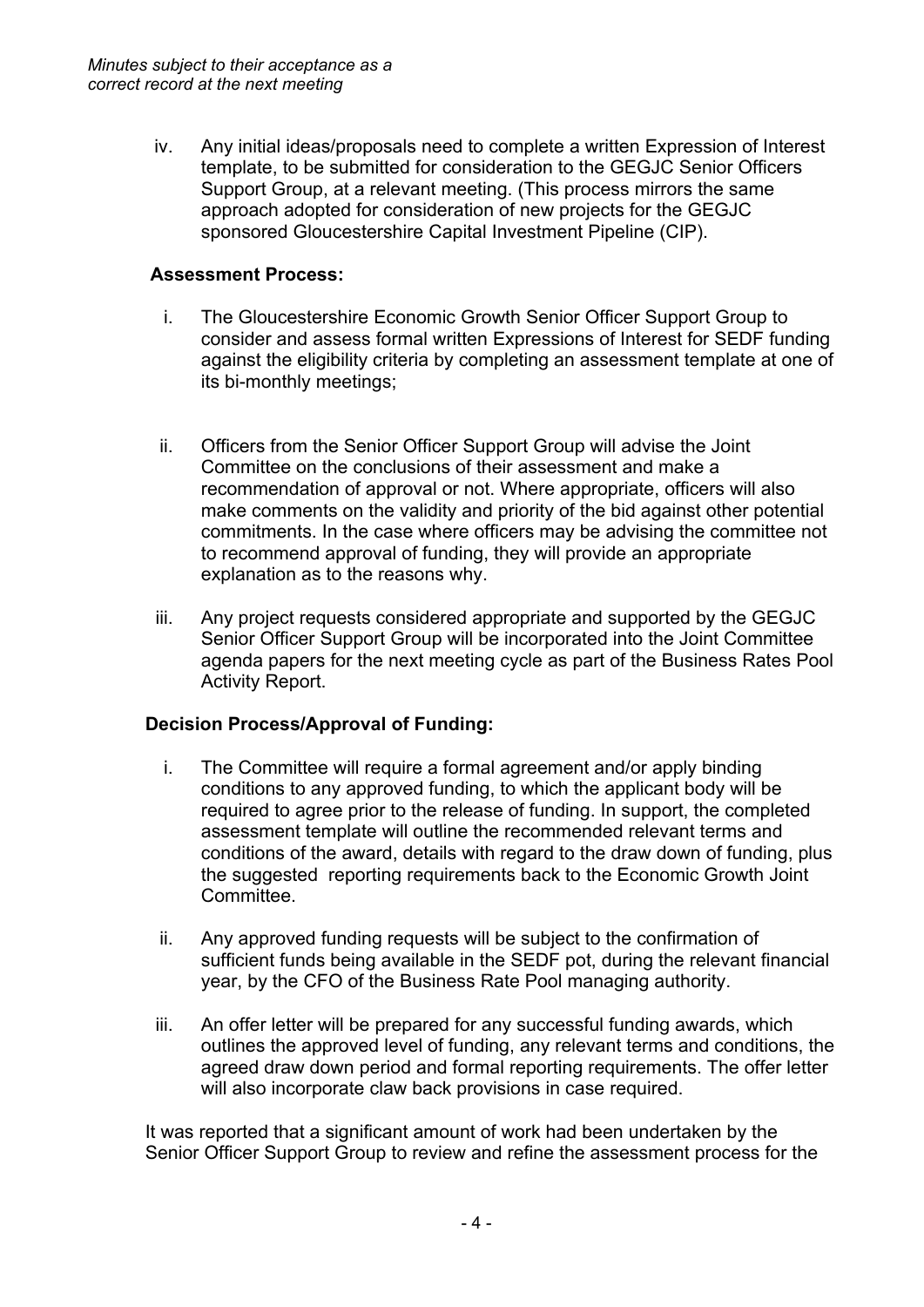submission of requests for funding from the Strategic Economic Development Fund (SEDF).

Responding to questions, including a request for clarification on how funding expressions of interest forms are assessed, it was agreed the Senior Officer Support Group would review the eligibility criteria against which all bids are assessed, (criteria established and agreed by the Joint Committee), with a report back to the committee at a future meeting. **Action by – Senior Officer Support Group**

It was confirmed that the decision to review the eligibility criteria of requests for funding had no impact on the expression of interest forms/requests for funding to be considered at todays meeting.

For clarification, it was confirmed Andrew Cummings, Strategic Director of Resources at Stroud District Council, would act as Section 151 Officer with responsibility for the SEDF, and Steve Mawson, Executive Director for Corporate Services at Gloucestershire County Council, would act as Section 151 Officer for the Joint Committee.

Mike Dawson, as Chairman of the Senior Officer Support Group, presented expression of interest forms in respect of the following requests for funding from the Strategic Economic Development Fund (SEDF).

# **b 1) Gloucestershire Local Nature Partnership (LNP)**

The committee considered an updated version of the expression of interest form presented at the committee meeting on 20 November 2019, seeking a contribution towards the commissioning of works for the Gloucestershire Local Nature Partnership. The bid related to a one off award of funding, (£40,000), for the development of a Natural Capital Mapping Tool for the LNP. The work was considered to be of significant value to assisting local planning authorities with their work.

Responding to questions on how ongoing costs would be met, it was explained that, whilst the service would be free to local planning authorities, a fee would be charged to other service users. A £2.5k per annum maintenance fee would be covered from the income received from other users.

Having considered the bid in detail, the Gloucestershire Economic Growth Senior Officer Support Group supported the proposal and recommended that the Joint Committee approve the bid for funding for the reasons set out below:

*The bid has a strong strategic fit; received widespread support from senior planning staff within the local authorities as to the value of developing a mapping tool; and good marketability as a centrally held information resource for the wider development industry in the interest of enhanced joint management of the County's growth plans.*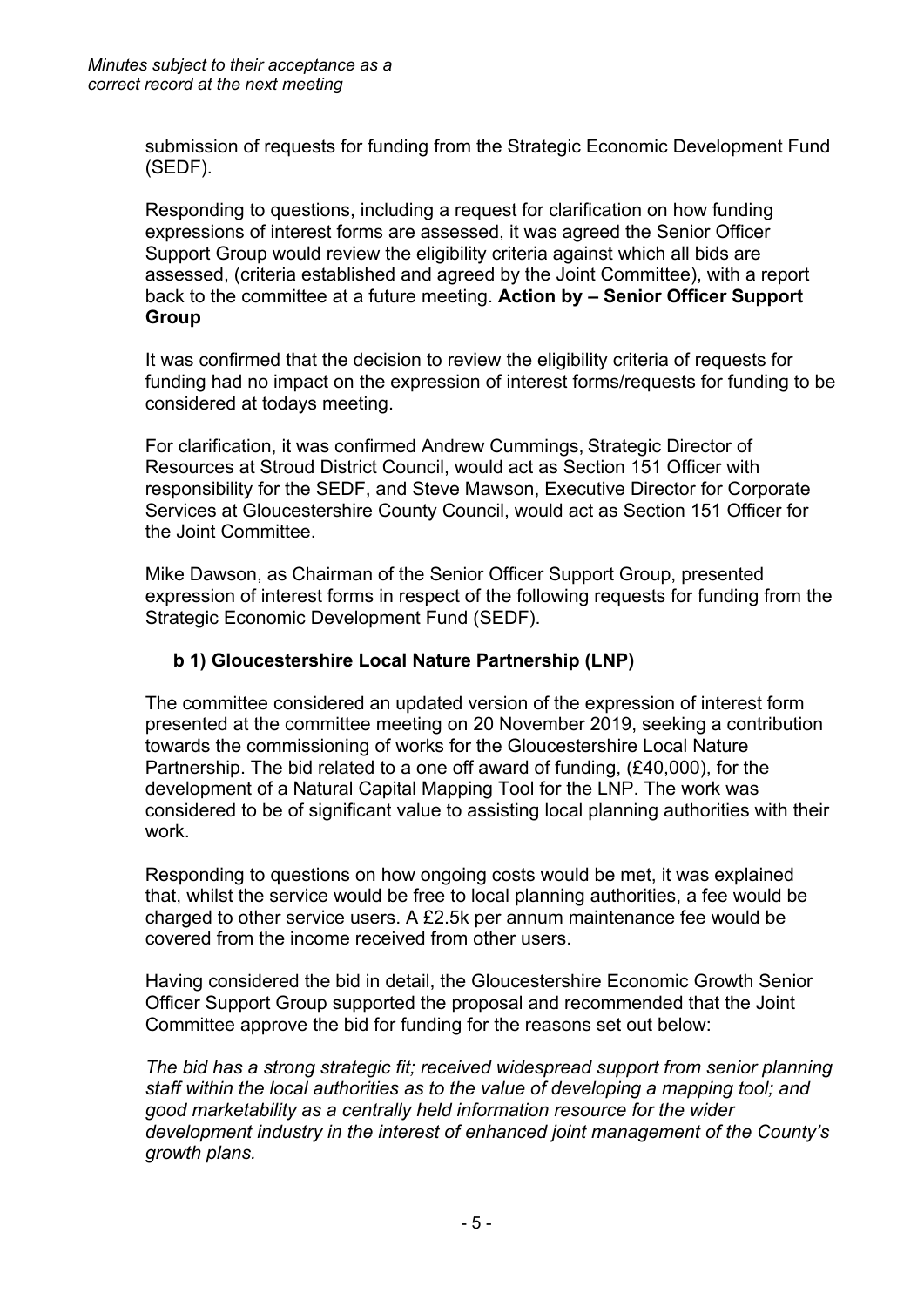*The project will take approximately 5 months to develop; this will be followed by a period of data testing. On this basis, the GLNP proposed bringing a report back to the Joint Committee at the 16 October 2020 meeting to report on progress.* 

The Joint Committee noted the expression of interest form submitted by the GLNP and the recommendation from the Senior Officer Support Group and: -

*RESOLVED to authorise the allocation of £40,000 one-off funding from the Gloucestershire Strategic Economic Development Fund (SEDF) for the development of a Natural Capital Mapping Tool*

# **b 2) Central Gloucestershire City Region Board**

At the committee meeting on 20 November 2019, the committee considered an expression of interest form submitted by the Central Gloucestershire City Region Board, to be used to support the work of the Board in 2019/20. The item was deferred, pending further consideration at this meeting.

In October 2018, Leadership Gloucestershire established three Boards to help deliver the eight ambitions of Gloucestershire Vision 2050. The three boards are:

- 1. Severn Vale
- 2. Rural Ambitions
- 3. Central Gloucestershire City Region

Following the joint committee meeting in November 2019, and further to recent discussions by Leadership Gloucestershire, regarding the provision of funding for the three boards, (to be drawn down from the SEDF), a review of the role and structure of the boards was about to be undertaken. This would be followed by a revised bid for funding.

For this reason, it was agreed to withdraw the original request for funding, pending the outcome of the decision on whether the three boards should merge in to a single Gloucestershire City Region Board.

# **c) GFirst LEP Funding**

At the joint committee meeting on 20 November 2019, the committee had agreed an 'in principle' decision for the award of funding to the Gfirst LEP to match fund government core funding for the period April 2020 to March 2021.

Mike Dawson, Chairman of the Senior Officer Support Group, confirmed that the Senior Officer Group had formally assessed the proposal to match fund the anticipated annual award of £250,000 to GFirst LEP. (National government provides core funding to all Local Enterprise Partnerships to the value of £250,000). Match funding to the Gfirst LEP has been provided since 2013/14 via Gloucestershire County Council directly, or more recently, via decisions made at the Gloucestershire Economic Growth Joint Committee.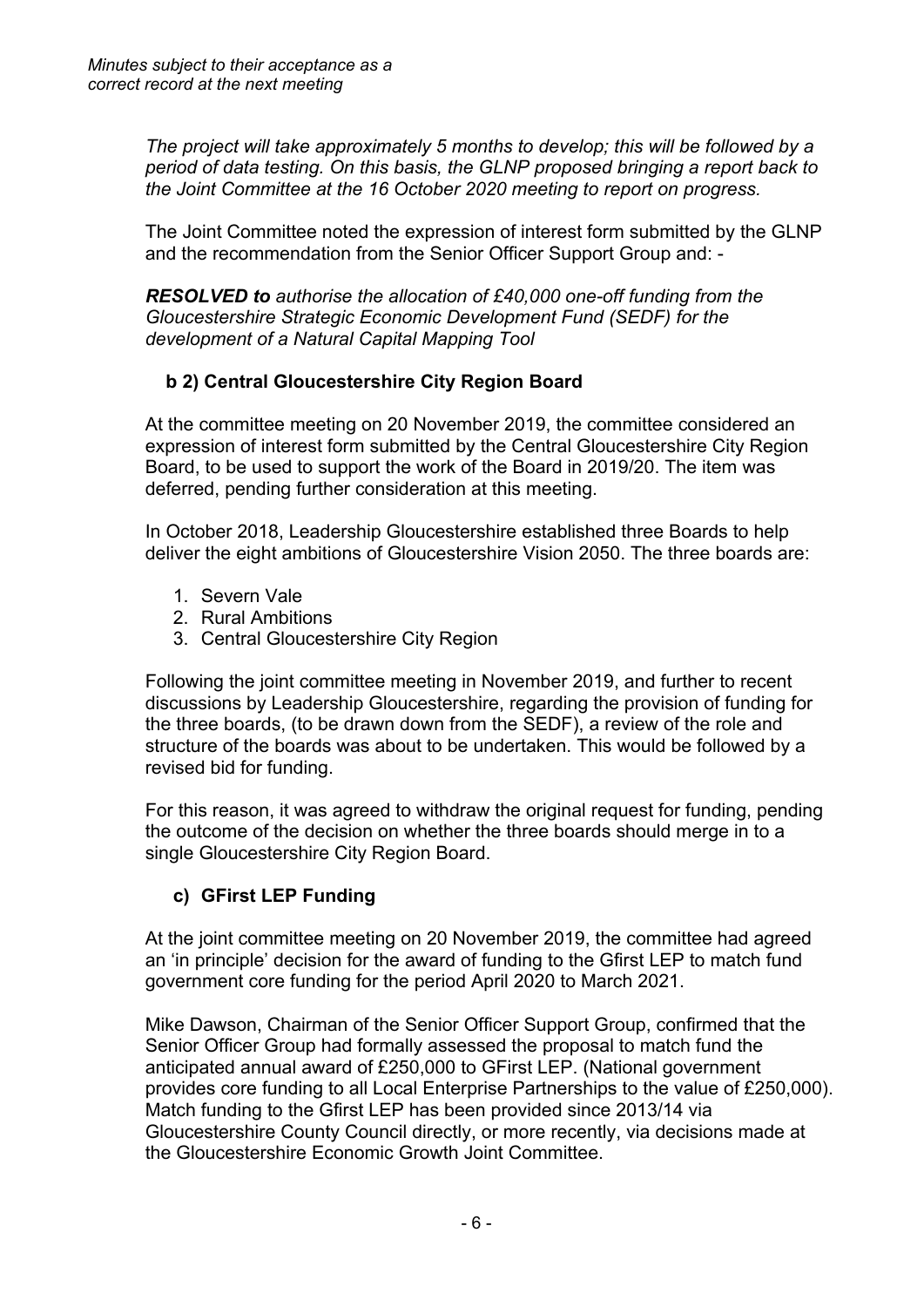At a meeting on 19 December 2019, the Senior Officer Support Group supported the proposal that the in principle decision made at the joint committee meeting on 20 November 2019 be ratified at this meeting.

Noting the expression of interest form submitted by GFirst LEP and the recommendation by the Senior Officer Support Group, the committee ratified the decision made on 20 November 2019 and

*RESOLVED to award £250,000 as core match funding to the GFirst LEP,(to be drawn down from the SEDF following the award of core funding by national government for the period 2020/21).* 

# **6. GFIRST LEP UPDATE**

Dev Chakraborty, (Deputy Chief Executive for the GFirst LEP), gave an update on the progress of the Growth Programme for Gloucestershire, including an update on the EU Funding Programme and the preparations underway for developing a Local Industrial Strategy (LIS).

Consultation on the Draft Local Industrial Strategy had closed in the Autumn. Feedback had been received from over 200 organisations and a report, setting out the key themes emerging from across all of the responses, had been presented to the LEP Board on 10 December 2019. The Board had agreed a set of recommendations as a revision to the Draft Strategy, which was now being considered by the government.

The full consultation report can be read at: [https://www.gfirstlep.com/downloads/2019/local-industrial-strategy-consultation](https://www.gfirstlep.com/downloads/2019/local-industrial-strategy-consultation-report.pdf)[report.pdf](https://www.gfirstlep.com/downloads/2019/local-industrial-strategy-consultation-report.pdf)

On 10 March 2020, a panel of Government analysts will consider the Five Foundations Productivity Evidence Report and a selection of other key documents from the wider evidence base. A full update to be provided at the joint committee meeting on 18 March 2020.

It was confirmed that Diane Savory OBE would be stepping down from her role as Chair of GFirst LEP in July 2020. Diane will have served 9 years as Chair, the maximum period a chair can stay in the role. A recruitment campaign to find a successor was currently underway, with the deadline for applications confirmed as April 30 2020. Interviews to take place in May 2020. Internal candidates, (current members of the LEP Board), are not allowed to submit an application.

The update was noted.

# **7. UPDATE ON RAIL INVESTMENT STRATEGY DECISION**

A detailed presentation on the Gloucestershire Rail Industrial Strategy (RIS) was provided, including details on the award of funding from the Business Rate Pool